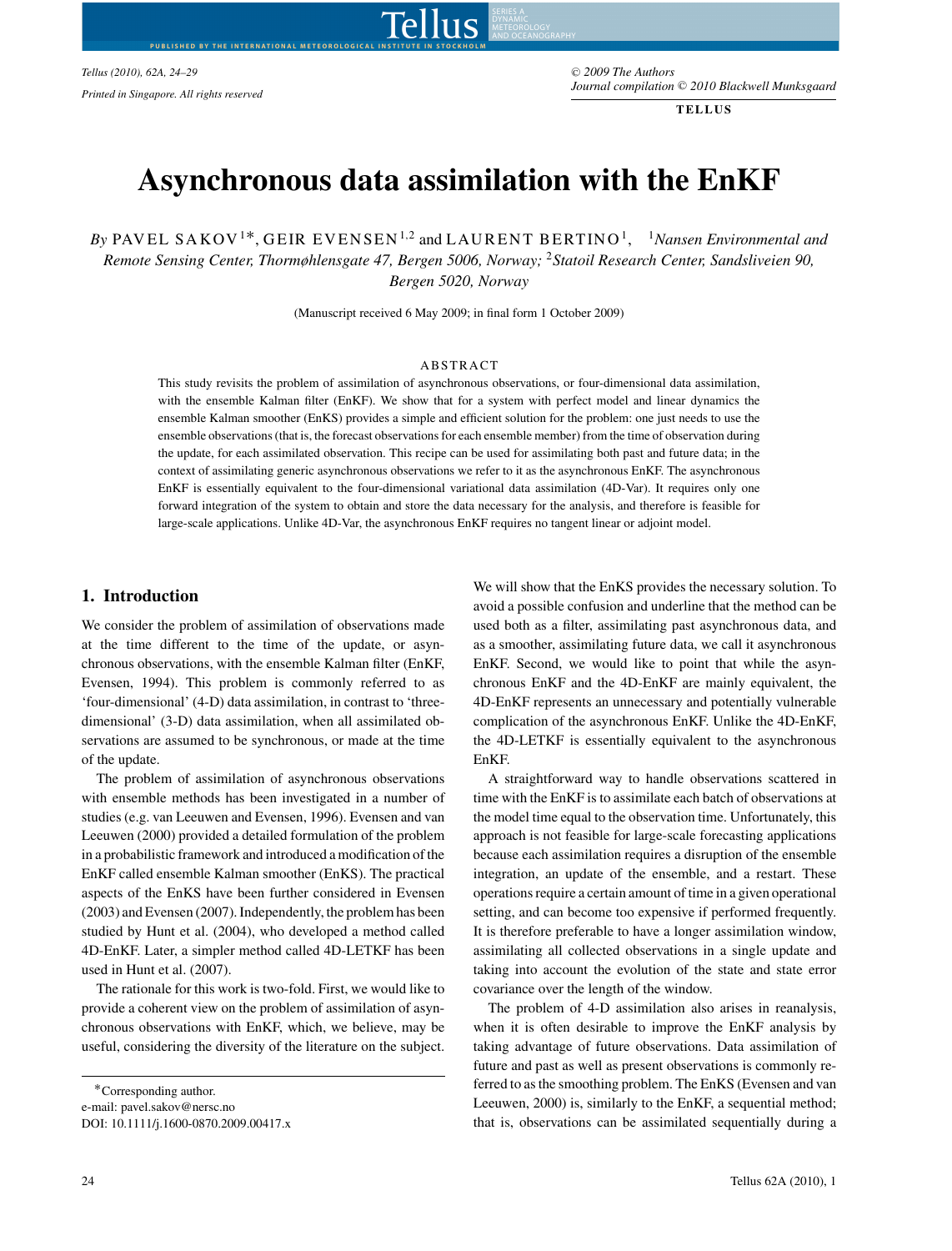forward integration. Evensen (2003) observed that the ensemble transform matrix in the EnKF at a given time can be used for updating the smoother estimate at any previous time. It is important for practice that the final transform matrix is 'only dependent on the ensemble' at the observation time, and 'then only at measurement locations' (Evensen, 2007, p. 129, p. 130, eq. 9.43). In other words, for an update with the EnKS it is sufficient to know only the ensemble observations that can be stored during a forward run of the ensemble, rather than the full ensemble at each observation time.

In this work, we consider assimilation of asynchronous data with the EnKF by using a simple concept of propagation of corrections along the forecast system trajectory. Essentially, the necessary modifications to the EnKF involve the use of ensemble observations from the time of observations during the update. The use of ensemble observations from the time of observations makes the method equivalent to the EnKS as presented in Evensen (2003); however, we decided to refer to the method in this work as the asynchronous EnKF, or AEnKF, for two reasons. First, the acronym EnKS is historically identified with a specific smoother solution, and could lead to confusion when referred to a generic method. Second, we would like to underline that the asynchronous EnKF represents a very simple, almost trivial modification of the EnKF, rather than a new method. We use the acronym AEnKF in this paper only to distinguish it from the standard (synchronous) EnKF; elsewhere the method can perhaps be simply referred to as the EnKF, once it is made clear that it is used for assimilating asynchronous observations.

The outline of this work is as follows. Section 2 provides a brief background on the EnKF and introduces the AEnKF; Section 3 discusses some aspects of application of the AEnKF as well as its relation with the EnKS and the 4D-EnKF; our conclusions are presented in Section 4.

## **2. Formulation**

## *2.1. EnKF*

Let *n* be the state dimension,  $m$  is the ensemble size, and  $p$  is the number of observations. Let an  $n \times m$  matrix of an ensemble of model states be denoted by **E**, the ensemble average by **x**, and the ensemble anomalies by **A**, so that

$$
\mathbf{x} = \frac{1}{m} \mathbf{E} \mathbf{1},\tag{1}
$$

$$
\mathbf{A} = \mathbf{E}\left(\mathbf{I} - \frac{1}{m}\mathbf{1}\mathbf{1}^{\mathrm{T}}\right),\tag{2}
$$

where **1** is a vector with all elements equal to one, **I** is the identity matrix, and superscript T denotes matrix transposition. Let also use superscripts *f* and *a* to refer to forecast and analysis variables, correspondingly. Then a linear ensemble update can be written in a generic form as

$$
\mathbf{x}^a - \mathbf{x}^f \equiv \delta \mathbf{x} = \mathbf{A}^f \mathbf{G} \mathbf{s},\tag{3}
$$

$$
\mathbf{A}^a - \mathbf{A}^f \equiv \delta \mathbf{A} = \mathbf{A}^f \mathbf{T},\tag{4}
$$

where **s** is the scaled innovation vector,

$$
\mathbf{s} = \mathbf{R}^{-1/2}(\mathbf{d} - \mathbf{H}\mathbf{x}^f)/\sqrt{m-1},
$$
\n(5)

where **d** is the vector of observations, **R** is the observation error covariance, and **H** is a  $p \times n$  matrix of interpolation coefficients from state to observation. For simplicity, we assume linear observations. The scaling of innovation **d** − **Hx***<sup>f</sup>* is introduced to simplify expressions for the matrix **G** introduced in (3).

It is convenient to represent matrices **G** and **T** in (3) and (4) in terms of scaled ensemble observation anomalies **S**,

$$
\mathbf{S} \equiv \mathbf{R}^{-1/2} \mathbf{H} \mathbf{A}^f / \sqrt{m - 1}.
$$
 (6)

In the EnKF the update (3) of the ensemble mean is independent of the particular scheme used; the matrix **G** can be conveniently written as

$$
\mathbf{G} = (\mathbf{I} + \mathbf{S}^{\mathrm{T}} \mathbf{S})^{-1} \mathbf{S}^{\mathrm{T}}
$$
 (7a)

$$
= \mathbf{S}^{\mathrm{T}} (\mathbf{I} + \mathbf{S} \mathbf{S}^{\mathrm{T}})^{-1}.
$$
 (7b)

Either (7a) or (7b) can be used, depending on the relation between the ensemble size *m* and the number of observations *p*: (7a) requires inversion of an  $m \times m$  matrix, while (7b) requires inversion of a  $p \times p$  matrix. (The idea of performing the inversion in the expression for the Kalman gain in the ensemble space can probably be attributed to Pham et al., 1998; François Counillon, personal communication 2009).

Unlike updating the mean, expressions for the update of ensemble anomalies depend on the scheme used. The two common choices are the traditional EnKF with perturbed observations (Burgers et al., 1998) and the ensemble transform Kalman filter (ETKF; Bishop et al., 2001) that is a flavour of the ensemble square root filter (ESRF). The 'deterministic EnKF' (DEnKF; Sakov and Oke, 2008) can also be a good practical choice (Sun et al., 2009). (The DEnKF represents a suboptimal scheme that is asymptotically equivalent to the ESRF in the case of small corrections.) The expressions for the transform matrix **T** for each of the schemes are as follows:

(1) Traditional EnKF:

$$
\mathbf{T} = \mathbf{G}(\mathbf{D} - \mathbf{S}),\tag{8}
$$

where  $\mathbf{D} = \mathbf{R}^{-1/2} \tilde{\mathbf{D}} / \sqrt{m-1}$  is the scaled matrix of random perturbations sampled from a Gaussian distribution so that  $\tilde{D}1 =$ 0 and  $\tilde{\mathbf{D}}\tilde{\mathbf{D}}^{\mathrm{T}}/(m-1) \to \mathbf{R}$ ,  $m \to \infty$ .

(2) ETKF:

$$
\mathbf{T} = (\mathbf{I} + \mathbf{S}^{\mathrm{T}} \mathbf{S})^{-1/2} - \mathbf{I}.
$$
 (9)

The notation  $(\cdot)^{-1/2}$  denotes the inverse of the unique positive definite square root of a positive definite matrix. If the SVD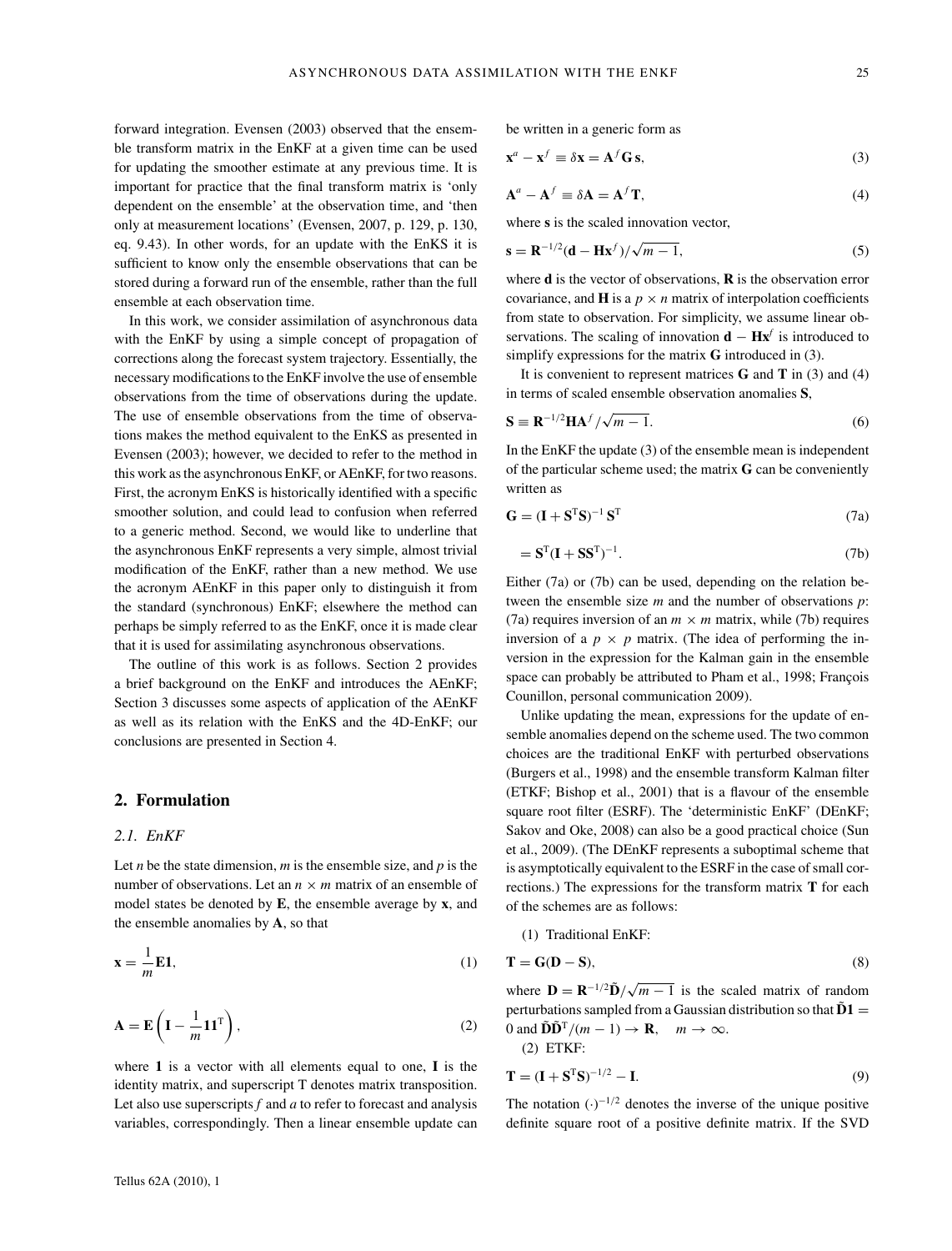decomposition is used for raising  $(I + S^{T}S)$  to the power of −1/2 in (9), then it is possible to calculate **G** cheaply by using the same decomposition for the inversion in (7a).

(3) DEnKF:

$$
\mathbf{T} = -\frac{1}{2}\mathbf{G}\mathbf{S}.\tag{10}
$$

It follows from (5) to (10) that to calculate the ensemble update coefficients **Gs** in (3) and **T** in (4), one only needs to know the observations **d**, the observation error covariance **R**, and the ensemble observations **HE***<sup>f</sup>* ; and one does not need the full ensemble **E***<sup>f</sup>* . This result simplifies implementation of the EnKF in large-scale systems, when loading of the ensemble to random access memory is not possible.

#### *2.2. Asynchronous EnKF*

Consider immediate assimilation of observations  $\mathbf{d}_0$  made at time  $t_0$ . According to (3) and (4), the assimilation will result in corrections to the ensemble mean and ensemble anomalies that can be written, correspondingly, as a linear combination or a linear transform of the forecast ensemble anomalies

$$
\delta \mathbf{x}_0 = \mathbf{A}_0^f \mathbf{G}_0 \mathbf{s}_0, \tag{11}
$$

$$
\delta \mathbf{A}_0 = \mathbf{A}_0^f \mathbf{T}_0, \tag{12}
$$

where the subscript 0 is used to tag variables calculated or obtained at time  $t_0$ .

Let us now consider the evolution of the corrections (11) and (12) from time  $t_0$  to time  $t_1$ , assuming that the model is perfect. Let  $M<sub>01</sub>$  be the tangent linear propagator for the forecast system trajectory from time  $t_0$  to time  $t_1$ 

$$
\delta \mathbf{x}_1 = \mathbf{M}_{01} \, \delta \mathbf{x}_0 + O\big( \|\delta \mathbf{x}_0\|^2 \big),\tag{13}
$$

where  $\delta$ **x**<sub>0</sub> is an arbitrary perturbation of the state at time  $t_0$ ,  $\delta$ **x**<sub>1</sub> is the corresponding perturbation at time  $t_1$  and  $\|\cdot\|$  denotes a norm. Then at time  $t_1$ , in the linear approximation, the corrections  $(11)$ and (12) become

$$
\delta \mathbf{x}_1 \sim \mathbf{M}_{01} \, \delta \mathbf{x}_0 = \mathbf{M}_{01} \mathbf{A}_0^f \mathbf{G}_0 \, \mathbf{s}_0 \sim \mathbf{A}_1^f \mathbf{G}_0 \, \mathbf{s}_0,\tag{14}
$$

$$
\delta \mathbf{A}_1 \sim \mathbf{M}_{01} \, \delta \mathbf{A}_0 = \mathbf{M}_{01} \mathbf{A}_0^f \mathbf{T}_0 \sim \mathbf{A}_1^f \mathbf{T}_0, \tag{15}
$$

where ∼ denotes 'asymptotically equal', and the subscript 1 is used to tag variables at time  $t_1$ .

Comparing (14) and (15) with (11) and (12), correspondingly, we see that as long as the evolution of the corrections and the ensemble anomalies is linear, the expansion coefficients of the corrections in the basis of ensemble anomalies remain constant along the forecast system trajectory. Normally, in the EnKF the corrections of the ensemble members are of order of the ensemble spread. Consequently, it is normally sufficient for a data assimilation system to be linear in the sense (14) and (15) if the evolution of ensemble anomalies between observation time and assimilation time can be considered linear. In this case the transform matrices calculated for assimilation at the time of observation  $t_0$  can be used for assimilation at other time  $t_1$  (Evensen, 2003, 2007). Because the transform matrices are calculated from the ensemble observations, using transform matrices calculated at the time of observation is equivalent to using ensemble observations from that time.

These simple considerations form the basis for the AEnKF. It represents a generic modification of the EnKF and does not rely on a particular analysis scheme. Its feasibility for large-scale applications is based on the fact that calculation of  $\mathbf{G}_0\mathbf{s}_0$  in (14) and  $T_0$  in (15) for updating the ensemble at time  $t_1$  other than the time of observation  $t_0$  requires only knowledge of ensemble observations  $\mathbf{H}\mathbf{E}_0$  at the time of observation rather than the full ensemble **E**<sub>0</sub>.

The AEnKF makes it possible to 'move' the assimilation time of observations without affecting the result. Specifically, at the end of the assimilation window the ensemble mean and the state error covariance carried by the ensemble will be the same for the AEnKF and for the synchronous EnKF updating at each observation time. Because, in the case of a perfect linear model, a full-rank and properly initialized ESRF is equivalent to the Kalman filter, the asynchronous ESRF is in this case equivalent to the Kalman smoother.

We note that, similar to a weak non-linearity, a weak additive model noise does not instantly invalidate the above framework, as long as it does not essentially affect the propagation of corrections and ensemble anomalies, so that the tangent linear hypothesis (13) remains true within the assimilation window.

## *2.3. Parallel assimilation of asynchronous observations*

It is known that the result of assimilation of observations with non-correlated error, in terms of the analysed mean and covariance, does not depend on whether the observations are assimilated simultaneously (in parallel) or one by one (serially) (e.g. Bierman, 1977). Because, as discussed above, for a perfect linear model each observation or a group of observations collected at the same time can be assimilated at a different time, provided that the ensemble observations from the time of the observation are used, all *k* groups of observations collected at times  $t_1, \ldots$ ,  $t_k$  over the length of the assimilation window can be assimilated simultaneously by combining the ensemble observations collected during the assimilation cycle

$$
\mathbf{H}\mathbf{E} = \left[ (\mathbf{H}\mathbf{E})_1^{\mathrm{T}}, \dots, (\mathbf{H}\mathbf{E})_k^{\mathrm{T}} \right]^{\mathrm{T}}, \tag{16}
$$

where the subscripts  $1, \ldots, k$  are used to denote ensemble observations at time  $t_1, \ldots, t_k$ . Note that collecting ensemble observations (16) within an assimilation window involves integrating the forecast ensemble to the end of the window.

The above method (16) of concatenating asynchronous ensemble observations has been described in (Hunt et al., 2007, Section 4). Applied for 'local ETKF' (LETKF), it has been referred to as 4D-LETKF. The 4D-LETKF has been studied in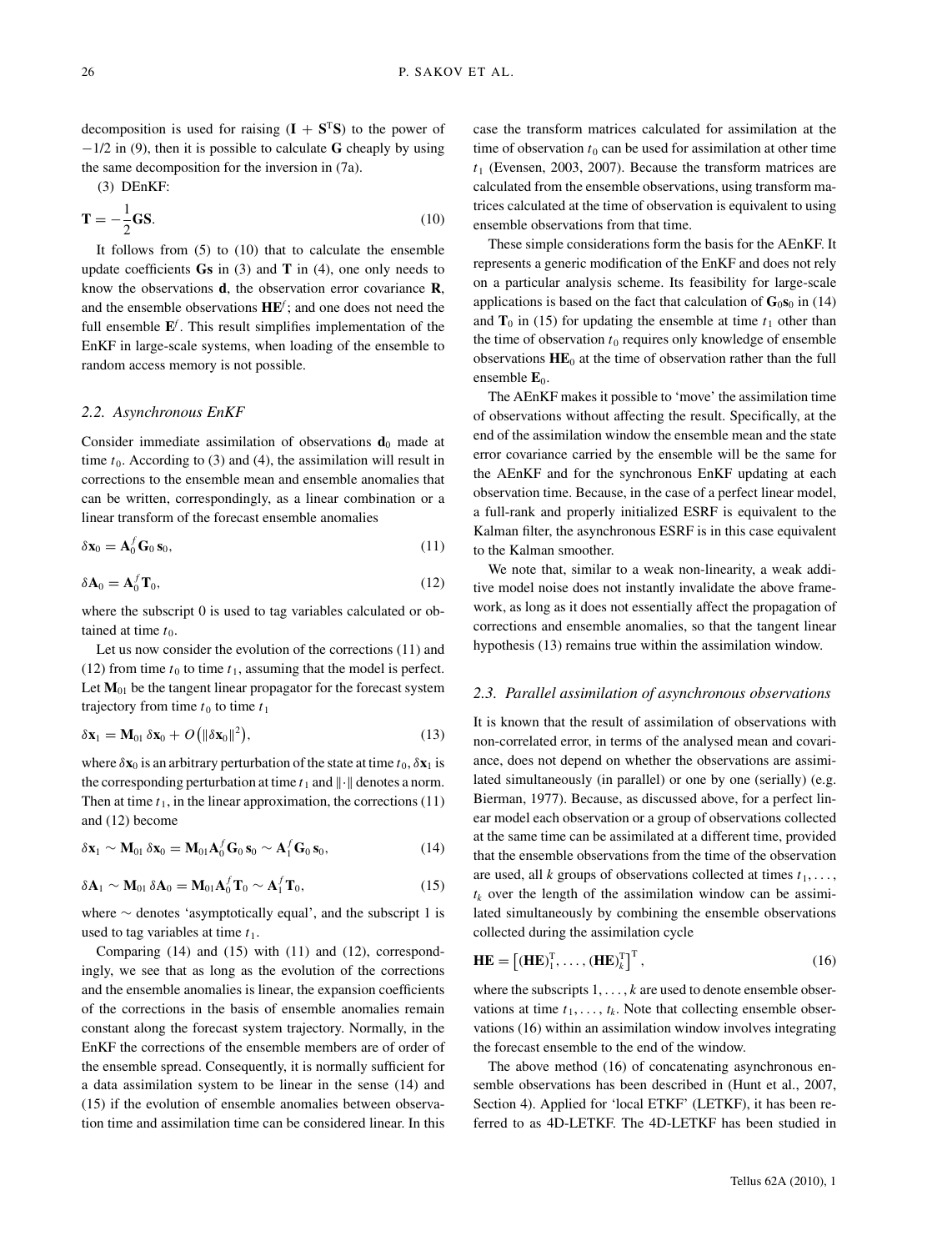experiments with the 40-D Lorentz model in Fertig et al. (2007), and with a global circulation model in Harlim and Hunt (2007).

In the case of a perfect linear model one can use a global assimilation window. In this framework using asynchronous ensemble observations (16) is equivalent to the ensemble smoother solution (van Leeuwen and Evensen, 1996, eqs 38–40).

The relative impact of observations collected at different times depends, with all other factors being equal, on the magnitude of the scaled ensemble observation anomalies  $(\mathbf{R}^{-1/2} \mathbf{H} \mathbf{A}^f)_i$  at each particular time *ti*. As the forecast ensemble anomalies, generally, tend to grow with time, with all other factors being equal, later observations do have a bigger impact on the analysis than earlier observations.

# **3. Discussion**

## *3.1. EnKS*

Using asynchronous ensemble observations (16) is equivalent to applying corresponding ensemble transform matrices, as in the EnKS solution (Evensen, 2003, eq. 105)

$$
\mathbf{E}^a = \mathbf{E}^f \prod_{i=1}^k \mathbf{X}_5(t_i), \tag{17}
$$

where  $\mathbf{X}_5(t_i)$  is the ensemble transform matrix for assimilation of observations at time  $t_i$ ; it can be represented in terms of  $\bf{G}$ ,  $\bf{s}$ and **T** introduced in (3) and (4) as follows:

$$
\mathbf{X}_5 = \frac{1}{m}\mathbf{1}\mathbf{1}^{\mathrm{T}} + \left(\mathbf{I} - \frac{1}{m}\mathbf{1}\mathbf{1}^{\mathrm{T}}\right)(\mathbf{G}\,\mathbf{s}\,\mathbf{1}^{\mathrm{T}} + \mathbf{T}).
$$

Note however that the ensemble transform matrices  $\mathbf{X}_5(t_i)$ must be calculated sequentially, so that the transform matrix for each next group of observations is calculated using analysed ensemble from assimilating all previous groups. Therefore, eq. (17) implicitly involves an ensemble update for each group of observations, while combining observations by (16) makes it possible to assimilate all of them in a single ensemble update. One can see (17) as equivalent to assimilating observations in batches (formed in this case according to the observation time), which requires an ensemble update after assimilating each batch.

#### *3.2. Joint state-observation space*

The AEnKF solution (16) is equivalent to the concept of joint state-observation space (Tarantola, 1987; Brian Hunt, personal communication 2009): if one formally replaces the ensemble **E** by the joint ensemble  $\tilde{E}$ ,

$$
\tilde{\mathbf{E}} = \left[ \mathbf{E}^{\mathrm{T}}, (\mathbf{H} \mathbf{E})_1^{\mathrm{T}}, \dots, (\mathbf{H} \mathbf{E})_k^{\mathrm{T}} \right]^{\mathrm{T}}, \tag{18}
$$

then updating this joint ensemble in the EnKF framework is equivalent to using combined asynchronous ensemble observations (16). In the context of Section 2.2 this equivalence means

that the concept of joint state-observation space is applicable in situations when the update is made at the time different to the time of observations if evolution of corrections and ensemble anomalies along the forecast trajectory is described by a linear propagator.

#### *3.3. Localization*

There currently exist two common localization methods for the EnKF. The first method modifies the Kalman gain by replacing the state error covariance by its element-wise product with some distance-dependent correlation matrix (Houtekamer and Mitchell, 2001; Hamill and Whitaker, 2001). It is commonly referred to as covariance localization, or covariance filtering. The second method uses a local approximation of the forecast covariance for updating a state vector element, calculated by building a local window around this element (Anderson, 2003; Evensen, 2003; Ott et al., 2004). Following Evensen (2003), we will refer to it as local analysis.

The local analysis can be conducted by building for each updated state vector element a local set of ensemble observations from the global set. Technically it can be used with the AEnKF in the same way as with the EnKF, provided that the asynchronous ensemble observations are used.

The covariance localization involves calculation of products  $(\rho \circ \mathbf{P}^f) \mathbf{H}^T$  and  $\mathbf{H}(\rho \circ \mathbf{P}^f) \mathbf{H}^T$ , where  $\rho$  is a so-called correlation matrix, and ◦ denotes element-wise product of matrices. In practice these two products are usually replaced by

$$
(\rho \circ \mathbf{P}^f) \mathbf{H}^{\mathrm{T}} \to \sum_{o=1}^p (\mathring{\rho} \circ \mathbf{A}^f) (\mathring{\mathbf{H}} \mathbf{A}^f)^{\mathrm{T}},
$$

 $\mathbf{H}(\boldsymbol{\rho} \circ \mathbf{P}^f) \mathbf{H}^T \to (\mathbf{H} \boldsymbol{\rho} \mathbf{H}^T) \circ [(\mathbf{H} \mathbf{A}^f)(\mathbf{H} \mathbf{A}^f)^T],$ 

where  $\hat{\rho}$  is the matrix of *m* identical column vectors equal to the *oth* column of  $\rho$ **H**<sup>T</sup> and  $\hat{H}$  denotes **H** with all rows but the *oth* set to zero. To adapt these expressions to the AEnKF, one just needs to replace the forecast ensemble observation anomalies by the asynchronous ensemble observation anomalies (Brian Hunt, personal communication 2009):

$$
\mathbf{HA}^f \to \mathbf{HA} = \left[ (\mathbf{HA})_1^T, \ldots, (\mathbf{HA})_k^T \right]^T.
$$

## *3.4. 4D-EnKF*

Hunt et al. (2004) proposed an extension of the EnKF for assimilation of asynchronous data called 4D-EnKF. In the 4D-EnKF, to assimilate at time  $t_1$  observations  $\mathbf{d}_0$  collected at time  $t_0$ , the ensemble mean  $\mathbf{x}_0$  and ensemble anomalies  $\mathbf{A}_0$  are replaced as follows:

$$
\mathbf{H}\mathbf{x}_0^f \to \mathbf{H}\mathbf{E}_0 \left(\mathbf{E}_1^{\mathrm{T}}\mathbf{E}_1\right)^{-1} \mathbf{E}_1^{\mathrm{T}}\mathbf{x}_1^f,
$$
 (19a)

$$
\mathbf{HA}_0^f \to \mathbf{HE}_0 \left(\mathbf{E}_1^{\mathrm{T}} \mathbf{E}_1\right)^{-1} \mathbf{E}_1^{\mathrm{T}} \mathbf{A}_1^f.
$$
 (19b)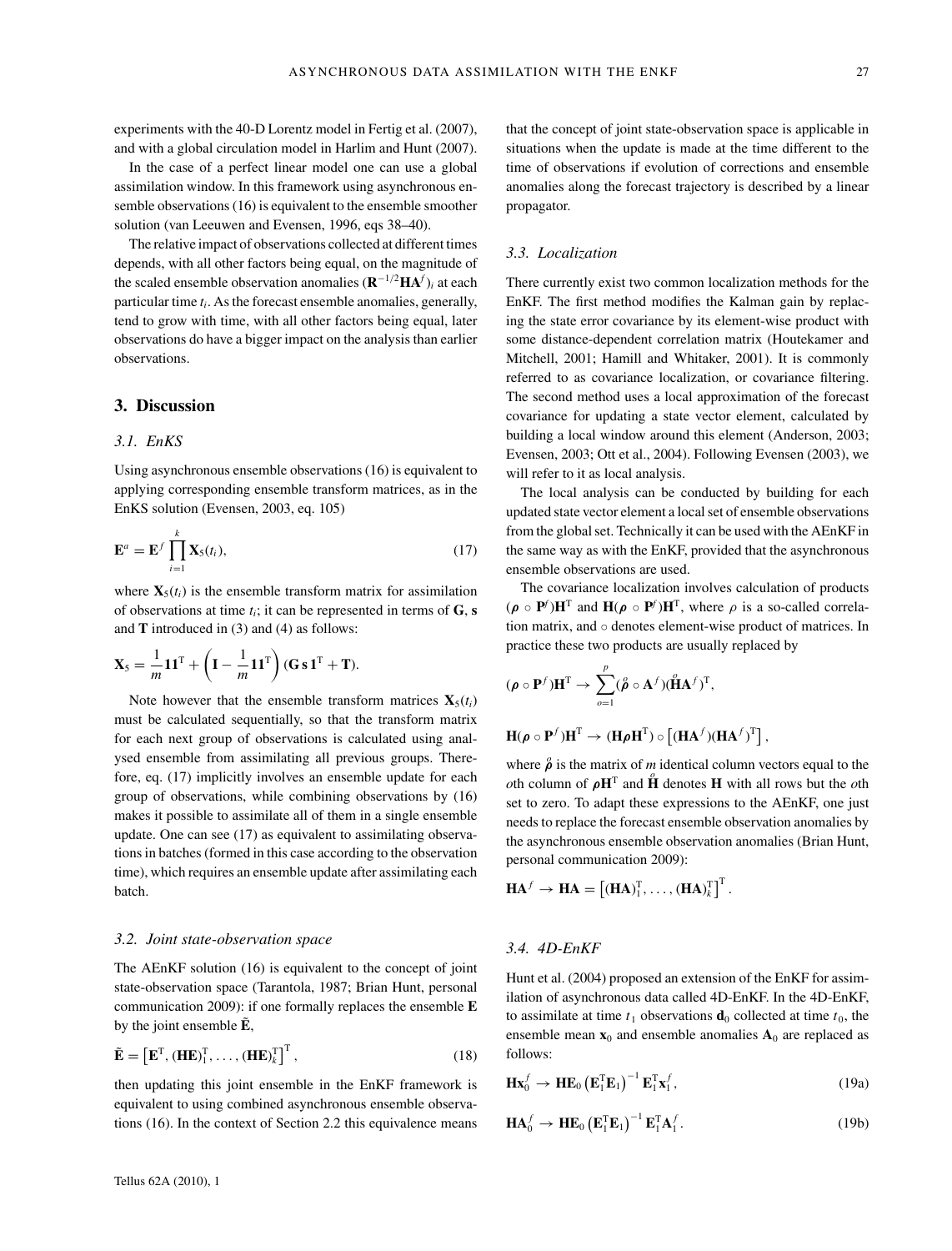(For readability we omit superscripts *f* for the forecast ensemble matrices  $\mathbf{E}_0^f$  and  $\mathbf{E}_1^f$ .)

If  $m \le n$  and **E** has full rank, then the product  $\mathbf{E}^T \mathbf{E}$  is nonsingular, and (**E**<sup>T</sup>**E**) <sup>−</sup><sup>1</sup>**Ex**, where **x** is an arbitrary vector, represents a vector of expansion coefficients in the basis of **E** of the orthogonal projection of **x** onto the range of **E**. Because **x** *f* 1 in (19a) is the ensemble average,  $(\mathbf{E}_1^T \mathbf{E}_1)^{-1} \mathbf{E}_1^T \mathbf{x}_1^T = 1/m$ , and  $\mathbf{E}_0(\mathbf{E}_1^T \mathbf{E}_1)^{-1} \mathbf{E}_1^T \mathbf{x}_1^f = \mathbf{x}_0^f$ , so that the replacement (19a) has no effect (is an identity). Similarly,  $(\mathbf{E}_1^T \mathbf{E}_1)^{-1} \mathbf{E}_1^T \mathbf{A}_1^f = \mathbf{I} - \mathbf{1} \mathbf{1}^T / m$ ,  $\mathbf{E}_0^f(\mathbf{E}_1^T \mathbf{E}_1)^{-1} \mathbf{E}_1^T \mathbf{A}_1^f = \mathbf{A}_0^f$ , and (19b) also has no effect. If  $m > n$ or **E** is rank deficient, then replacements (19) become singular.

Therefore, in the case when the ensemble size is not greater than the state dimension and the ensemble has full rank, the 4D-EnKF is equivalent to the AEnKF; otherwise it becomes singular.

The equivalence between the AEnKF and 4D-EnKF has been recognized in a number of studies. Harlim and Hunt (2007) argued the AEnKF (4D-LETKF) is 'mathematically equivalent' to 4D-EnKF but 'computationally more efficient since the analysis needs no calculations of eigenvectors'. In Fertig et al. (2007) the AEnKF (4D-LETKF) has been characterized as a 'simplified version of the 4D-EnKF in Hunt et al. (2004)'.

### *3.5. Conditions of applicability*

Below we briefly list a number of factors that affect the applicability of the AEnKF, that is the possible length of the assimilation window during asynchronous data assimilation with the EnKF. Generically, these factors can be considered as different kinds of suboptimality of the system; and the system becomes progressively more vulnerable in regard to suboptimalities as the length of the assimilation window increases.

(1) *Non-linearity:* The non-linearity of the system represents a combined effect of the non-linearity of the model or the observation operator, and the finite nature of the ensemble perturbations about the ensemble mean; so that either a less nonlinear or a better constrained model allow a longer assimilation window.

(2) *Model error:* In this study, we assumed the perfect model scenario that corresponds to the traditional 'strong-constraint' four-dimensional variational data assimilation (4D-Var). In practice it can be expected that because of the model error the propagation of corrections along the trajectory can become increasingly noisy as the assimilation window becomes longer.

(3) *Localization:* The localization is unavoidable in largescale systems. It involves a local approximation of the underlying Kalman filter framework, and therefore contributes towards the suboptimality of the system.

(4) *Suboptimal scheme:* Some analysis schemes, such as the DEnKF, may involve approximations to the Kalman filter. It can be expected in these cases that a data assimilation system will show progressively deteriorating performance for

longer assimilation windows compared to systems with optimal schemes.

## **4. Conclusions**

This study revisited the problem of assimilation of asynchronous observations with the EnKF. We showed that a modification of the EnKF that we refer to as the asynchronous EnKF, or AEnKF, makes it possible to assimilate asynchronous observations.

We came to the AEnKF by using the concept of propagation of corrections along the forecast system trajectory, assuming a perfect model and linear propagation of ensemble anomalies within the assimilation window. The AEnKF itself involves calculating update using ensemble observations from the time of observations (asynchronous ensemble observations), rather than from the time of update, as in the synchronous EnKF, when all assimilated observations are assumed to be synchronous. This modification to the EnKF is so simple that we suggest using it in EnKF systems on a routine basis.

The AEnKF is formally equivalent to the EnKS solution (17) written in the form of updating the ensemble via a product of transform matrices from the forward run of the EnKF (Evensen, 2003); however, it may be more suitable for use in large-scale systems because, unlike that form of the EnKS solution, it does not require multiple ensemble updates.

There is an extensive literature on theoretical equivalence of 4D-Var and Kalman smoother. 'For an imperfect linear model, weak-constraint 4D-Var is equivalent to a fixed-interval Kalman smoother initialized with the same background state and covariance matrix at the beginning of the assimilation window' (Fisher et al., 2005). Because, as argued in Section 2.2, in the case of perfect linear model the asynchronous ESRF is equivalent to the Kalman smoother, the AEnKF in this case is theoretically equivalent to strong-constraint 4D-Var, but does not require a tangent linear or adjoint model.

We underline that although an idealized framework was used for introducing the AEnKF that included assumptions of linear observations and a perfect linear model, similarly to the EnKF, the AEnKF can be used in practice as a suboptimal solution in situations when these assumptions are weakly violated.

The 4D-EnKF method developed by Hunt et al. (2004) is normally equivalent to the EnKS solution used in the AEnKF, but involves unnecessary additional calculations and can become singular in some situations.

## **5. Acknowledgments**

The authors would like to thank Brian Hunt, Olwijn Leeuwenburgh and an anonymous reviewer for comments and suggestions that helped to substantially improve the quality of the manuscript.